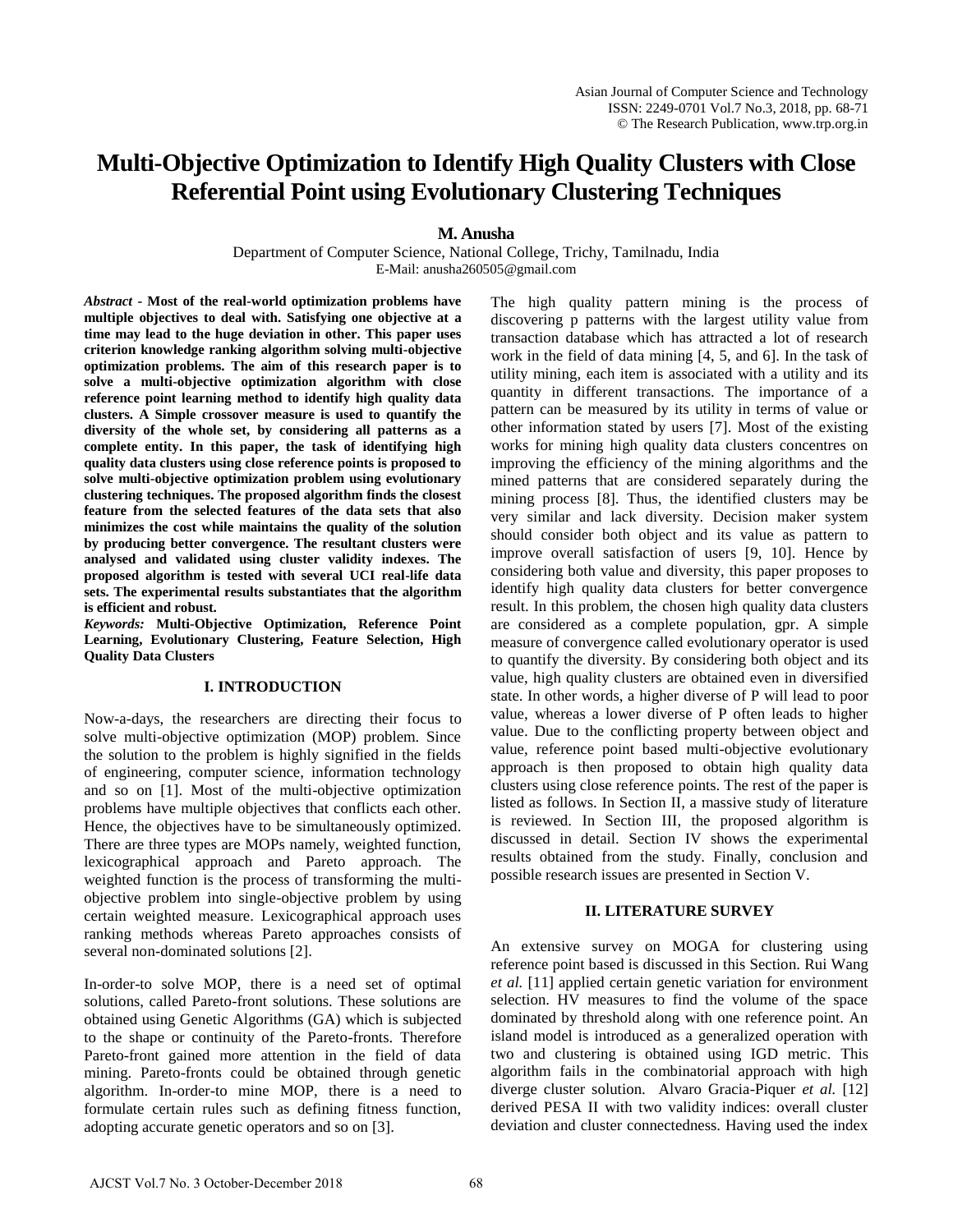Namely Davies–Bouldin index, the Dunn's index and the Silhoutee index for identifying the cluster shape. The initial class of the data set is modeled using adjusted Rand Index. It is pointed out that bloat-control techniques increases the accuracy with rise in run time. Cluster-merging is a postprocessing stage for the final Pareto set which aims to promote cluster separation without penalizing the compactness for the low density clusters respectively. This method lacks in identifying the objectives in the search space.

Hu Xia *et al.* [13] adopted NSGA II for their proposed work with the minimum of two objectives, Jin for the withincluster dispersion and Jadd for evaluating cluster result associated with Projection similarity-gap-statistic index for obtaining best solution. It is inferred that time complexity is irreverent to the subject space with less cluster compactness. Sujoy Chatterjee et al. [14] implemented NSGA II and exemplify the algorithm with the maximized number of cluster similarity with adjusted rand index to the most similar cluster. The algorithm fails in cluster convergence.

Considering MOE/A as basis, Shi-Zheng *et al.* [15] proposed an ensemble clustering which concentrates on neighborhood size. This method uses certain learning process which decomposes the functional value into scalar optimization sub-problem by accompanying IGD metric as its performance metric. There is need to improve in cluster variance. David *et al.* [16] postulated dynamic recommender system based on evolutionary clustering which improves the prediction accuracy also alleviating the scalability of the temporal dimensions. Nevertheless, computational efficiency has to be improved. Hemant *et al.*  [17] has developed Pareto corner search evolutionary algorithm which fetches corners of the Pareto front to identify relevant objectives. It is remarked that there was an inadequate use of selection operator that in turn fails in accuracy. Anusha *et al.* [18, 19] focused on centroid based multi-objective clustering that lacks to reduce the number of clusters. Various feature selection and neighbourhood learning techniques are explained in [20, 21]

Zihayat *et al.* [22] and a proposed an efficient algorithm THUDS for mining top-k high utility patterns over data streams. Ryang *et al.* [23] proposed the REPT algorithm with four strategies for efficient top-k high utility pattern mining. Yang *et al.* [24] proposed to mine diversified temporal subgraph patterns, where the coverage set was used for measuring the diversity of a set of temporal subgraphs.Tseng *et al.* [25] proposed two efficient algorithms named TKU and TKO for mining top-k high utility patterns. Leading to that the recommended top-k patterns are very similar and lack diversity. Kannimuthu *et al.* [26] presented the use GA-based algorithm with the ranked mutation to mine high utility patterns .However; it is time consuming to set the appropriate chromosomes at the first stage in their approach. Furthermore, other different evolutionary computation based methods such as particle swarm optimization (PSO) and ant colony system (ACS)) were used for mining high utility patterns effectively and

# **III. PROPOSED ALGORITHM**

# *A. The Objectives of QP-ECMO*

# *B. Mining High Quality Patterns using Reference Points*

|                                                                                                                                                                                                                                                                                                                                                                                                                                                          | Multi-Objective Optimization to Identify High Quality Clusters with Close Referential Point using<br><b>Evolutionary Clustering Techniques</b>                                                                                                                                                                                                                                                                                                                                                                                                                                                                                                                                                                                                                                                        |
|----------------------------------------------------------------------------------------------------------------------------------------------------------------------------------------------------------------------------------------------------------------------------------------------------------------------------------------------------------------------------------------------------------------------------------------------------------|-------------------------------------------------------------------------------------------------------------------------------------------------------------------------------------------------------------------------------------------------------------------------------------------------------------------------------------------------------------------------------------------------------------------------------------------------------------------------------------------------------------------------------------------------------------------------------------------------------------------------------------------------------------------------------------------------------------------------------------------------------------------------------------------------------|
| : Dunn's index and the<br>cluster shape. The initial<br>ng adjusted Rand Index.<br>techniques increases the<br>ister-merging is a post-<br>eto set which aims to<br>thout penalizing the<br>usters respectively. This<br>bjectives in the search                                                                                                                                                                                                         | efficiently [27, 28]. The above algorithms were reviewed<br>based on the reference point and cluster closeness is<br>considered not the quality which motivates to develop the<br>task of identifying high quality data clusters using close<br>reference points is proposed to multi-objective optimization<br>problem using evolutionary clustering techniques for better<br>convergence of populations which is extension of previous<br>work.<br><b>III. PROPOSED ALGORITHM</b>                                                                                                                                                                                                                                                                                                                   |
|                                                                                                                                                                                                                                                                                                                                                                                                                                                          | This section proposes a high quality data clusters with the                                                                                                                                                                                                                                                                                                                                                                                                                                                                                                                                                                                                                                                                                                                                           |
| for their proposed work<br>ves, Jin for the within-                                                                                                                                                                                                                                                                                                                                                                                                      | help of close reference points.                                                                                                                                                                                                                                                                                                                                                                                                                                                                                                                                                                                                                                                                                                                                                                       |
| valuating cluster result<br>y-gap-statistic index for                                                                                                                                                                                                                                                                                                                                                                                                    | A. The Objectives of QP-ECMO                                                                                                                                                                                                                                                                                                                                                                                                                                                                                                                                                                                                                                                                                                                                                                          |
| I that time complexity is<br>ess cluster compactness.<br>emented NSGA II and<br>maximized number of<br>and index to the most<br>n cluster convergence.<br>Shi-Zheng et al. [15]                                                                                                                                                                                                                                                                          | The clusters are selected in such ay that is close to selected<br>reference points. A measure of coverage is introduced to<br>quantify the diversity of high quality patterns. Then, the task<br>can be formulated as a 2-objective optimization problem<br>since that the two measures object and value are conflicting<br>The population is selected using ECMO algorithm which<br>assures that the selected subpopulation is good and                                                                                                                                                                                                                                                                                                                                                              |
| which concentrates on                                                                                                                                                                                                                                                                                                                                                                                                                                    | convergence is maintained using evolutionary operators.                                                                                                                                                                                                                                                                                                                                                                                                                                                                                                                                                                                                                                                                                                                                               |
| uses certain learning<br>ctional value into scalar                                                                                                                                                                                                                                                                                                                                                                                                       | B. Mining High Quality Patterns using Reference Points                                                                                                                                                                                                                                                                                                                                                                                                                                                                                                                                                                                                                                                                                                                                                |
| apanying IGD metric as<br>ed to improve in cluster<br>postulated<br>dynamic<br>evolutionary clustering<br>racy also alleviating the                                                                                                                                                                                                                                                                                                                      | The proposed algorithm QP-ECMO is implemented by<br>using criterion knowledge ranking evolutionary algorithm<br>(ECMO) [29] to guarantee a good trade-off between the<br>convergence and diversity of populations during evolution.                                                                                                                                                                                                                                                                                                                                                                                                                                                                                                                                                                   |
| nensions. Nevertheless,<br>mproved. Hemant et al.<br>er search evolutionary<br>of the Pareto front to<br>narked that there was an<br>or that in turn fails in                                                                                                                                                                                                                                                                                            | Let gpr be the population size. The proposed reference point<br>based representation is given in Algorithm1 which presents.<br>the population initialization, population evolution and<br>population selection. In the first step, the proposed<br>initialization strategy is suggested to obtain the initial<br>population using NLMOGA[30].                                                                                                                                                                                                                                                                                                                                                                                                                                                         |
| cused on centroid based<br>to reduce the number of<br>on and neighbourhood<br>[20, 21]                                                                                                                                                                                                                                                                                                                                                                   | Algorithm 1 identify high quality data clusters using close reference points<br>Input: GPR(Size of global population repository), MGEN (Maximum generations) neighbor size<br>ns, using ECMO.<br>Output: Pareto front solutions.                                                                                                                                                                                                                                                                                                                                                                                                                                                                                                                                                                      |
| I an efficient algorithm<br>ility patterns over data<br>ed the REPT algorithm<br>p-k high utility pattern<br>ed to mine diversified<br>the coverage set was<br>of a set of temporal<br>roposed two efficient<br>for mining top-k high<br>he recommended top-k<br>iversity. Kannimuthu et<br>sed algorithm with the<br>patterns . However; it is<br>ate chromosomes at the<br>nermore, other different<br>ethods such as particle<br>colony system (ACS)) | 1. Initialize the CL, H, x, N using ECMO<br>2. while stopping criterion is not met do<br>3.<br>Generate new popualation from CLA<br>4.<br>foreach H in OBJ<br>5.<br>for i=1to MGEN<br>6.<br>for $k = 1$ to GPR<br>7.<br>nei sel= $NL(x,H)$ from $NLMOGA$<br>8.<br>up= select one individual from nei_sel<br>9.<br>chi= generate subpopulation using crossover and muation opearator.<br>10.<br>$nei$ sel <sub>i</sub> = update nei sel<br>11.<br>H= update reference point H<br>12.<br>clust $loc = min(CL(neisel, H, chd)$<br>13.<br>end for<br>14. end while<br>15. Return [criterion, clust_loc,nei_sel ]<br>Then, the reference point H is obtained by computing the<br>best values of object and its coverage found in the initial<br>population. The Euclidean distances between any individual |
| patterns effectively and                                                                                                                                                                                                                                                                                                                                                                                                                                 | rand in current population pop calculated. Then, the set of p                                                                                                                                                                                                                                                                                                                                                                                                                                                                                                                                                                                                                                                                                                                                         |
|                                                                                                                                                                                                                                                                                                                                                                                                                                                          | 69<br>AJCST Vol.7 No. 3 October-December 2018                                                                                                                                                                                                                                                                                                                                                                                                                                                                                                                                                                                                                                                                                                                                                         |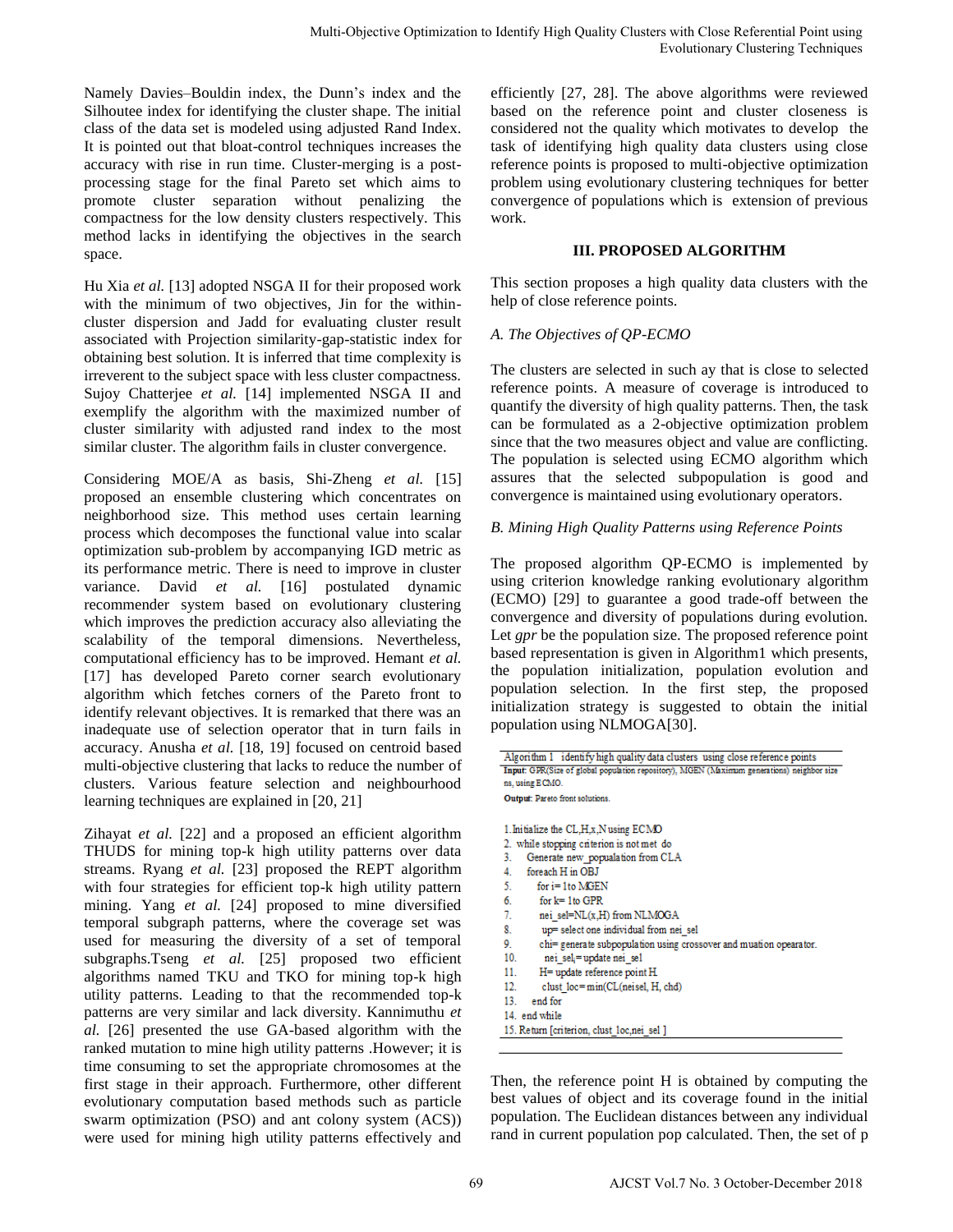individuals from gpr with the nearest Euclidean distance to H are chosen as the neighbours of rand. In the second step, for each individual subpop in gpr ( $1 \le i \le$  popsize), one individual rand is randomly selected from updated poplation up . The two individuals up and rand are used to generate the child chi by using the proposed crossover and mutation operators. If the ranking value of chi is better than an individual rand in gpr, then replace rand with chi and update reference point H. In the last step, the algorithm terminates when the maximum number of generations reaches, and the set of non-dominated solutions from the final population is obtained by fast non-dominated sorting strategy. M. Anusha<br>
M. Anusha<br>
dividuals from gpr with the nearest Euclidean distance to<br>
dividuals any endown as the meighbours of rand. In the second step,<br>
or each individual subpop th gpr (1  $\leq$  i  $\leq$  190 M3262), one<br>
or e

## **IV. EXPERIMENTAL STUDIES**

To evaluate the performance and efficacy of the proposed algorithm QP-ECMO, an unsupervised genetic algorithm is discussed in this section.

## *A. Data Set and Experimental Setting*

The proposed algorithm is tested ample number of microarray datasets. This does not mean that the algorithm works only with microarray datasets, the framework can work well for general clustering problem. Seven real-life dataset are taken from UCI data repository. Table I contains the information about the datasets for the analysis. The algorithm was implemented in 7.6 and executed using Pentium with 2.99 GHZ CPU and 2 GB RAM. The operating system Microsoft Windows XP.

|  | TABLE I INFORMATION ABOUT DATSETS |
|--|-----------------------------------|
|--|-----------------------------------|

| Data sets  | Size of the data sets | Number of<br>dimensions | Number of<br><b>c</b> lusters |
|------------|-----------------------|-------------------------|-------------------------------|
| Wine       | 178                   | 13                      | 3                             |
| Heart      | 270                   | 13                      | 2                             |
| Vechicle   | 846                   | 18                      | 4                             |
| Ionosphere | 351                   | 34                      | 2                             |
| Secom      | 1567                  | 590                     | 2                             |
| Semeion    | 1593                  | 256                     | 10                            |

#### *A. Parameter Setting*

The number of clusters parameter is fixed for the particular data sets. For the proposed algorithm, The evolution operator is the same for every algorithm, which is the combination of simulated binary crossover (SBX) and the polynomial mutation, with crossover distribution index *cdi*  $= 20$ , crossover probability  $pc = 0.95$ , mutation distribution index *mdi* = 20 and mutation probability *pm* = 1/nei-sel. The performance is measured using rand index (RI) metric which measures both diversity and proximity of an obtained population.

#### *B. Testing Datasets and Performance Metrics*

Table II shows the performance metric values obtained by rand index for the seven data sets respectively. It is proved from the Table II, the proposed algorithm QP-ECMO to identify high quality patterns using evolutionary clustering techniques for multi-objective optimization is performing well.

| Data sets  | <b>ECMO</b> | QP-ECMO |
|------------|-------------|---------|
| Wine       | 0.9614      | 0.9647  |
| Heart      | 0.66732     | 0.7431  |
| Vechicle   | 0.6547      | 0.6416  |
| Ionosphere | 0.7325      | 0.7333  |
| Secom      | 0.8759      | 0.9063  |
| Semeion    | 0.8903      | 0.9211  |

## **V. RESULTS AND DISCUSSION**

Let n be the number of transactions in global population repository and i be the number of distinct items in *mgen*, *k* be the number of clusters, *mgen* be the maximum number of generations, *pop* be the size of population and *nei-sel* be the average length of data points in the cluster. The major computational complexity of QP-ECMO is taken for the calculation of objective function values of individuals in the step of population (pop ∗ k ∗ mgen∗ nei-size). The efficiency of QP-ECMO for identifying high quality data clusters is given in Table II. The running time of QP\_ECMO on the seven datasets, averaging on 28 runs Hence, the computational cost complexity is O| (GEN\*neisel)/GPR|. Therefore, the algorithm generates minimum cost for certain data sets.

#### **VI. CONCLUSION**

In this paper, a new evolutionary clustering algorithm called QP-ECMO was proposed to address the clustering problem of identifying high quality data clusters using close reference point. Also the issue have been considered as a promising multi-objective clustering problem too. Although, few proposals have been presented in this area, this article differs in identifying high quality data clusters using close reference points. The proposed algorithm produces good convergence with the help of evolutionary operators. The effectiveness and efficiency of the algorithm are verified on seven real world data sets. Experimental results show that it outperforms the previous algorithm ECMO by achieving good convergence to produce high quality data cluster using close reference point. The future direction could be to identify overlapping clusters while generating quality data clusters with different distance metric.

#### **REFERENCES**

- [1] H.R.Cheshmehgaz, H.Haron, and A.Sharifi, "The review of multiple evolutionary searchs and multi-objecive evolutionary algorithm", *Artificial Intelligence*, pp. 1-33, 2013.
- [2] O.Schutze, M.Laumanns, C.A.C.Collo and E.G.Talbi, "Compting gap free pareto front approximations with stochastic search algorithms", *Evolu.Compt*., Vol. 18,No. 1,pp. 65-96, 2010.
- [3] Sk.M.Islam, S.Das, S.Ghosh, S.Roy and P.N.Suganthan, "An adaptive differential evolution algorithm with novel mutation and